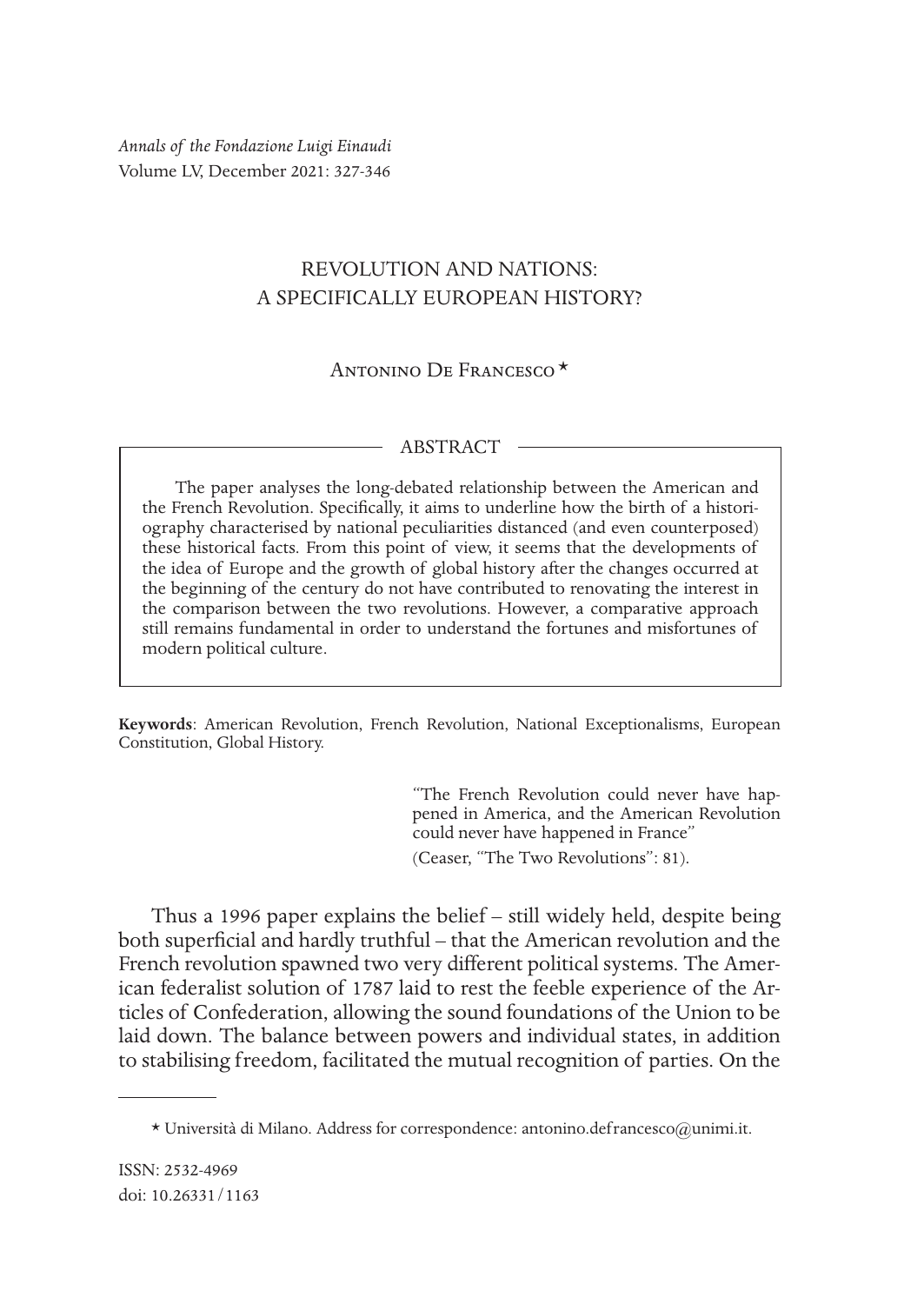other hand, the birth of democracy in France, following the insurrection of 10 August, 1792 against King Louis XVI, did not entail further developments of freedom beyond those gained through the 1789 revolution. Political life in the republic quickly degenerated into conflict between factions, drawing France into the authoritarian period known as the Terror, and – after the short respite of the Directory – on to Bonaparte's coup, which would lead that great revolutionary stream to a new season. Within the frame of an authoritarian project, Bonaparte's great efforts maintained juridical equality, a secular state, individual rights and the promotion of merit over privilege – and bestowed them to most of continental Europe. However, the expectations of freedom resulting from the 1789 revolution were not sufficiently met.

The two revolutions, which have for so long been held to have opened the door to the modern age, were soon considered to given rise to such distinctive outcomes, that it was certainly no coincidence that two distinctive national historiographies should develop out of the confrontation between them. The political tradition in the United States was quick to emphasise the fact that it was only in the new world that the revolution had established freedom and destroyed tyranny forever.<sup>1</sup> At the same time, for completely different though albeit similar reasons, French historians were soon drawing attention to the exceptional nature of the 1789 revolution, suggesting that the Jacobin seizure of power stood in line with the previous process of liberation, since it marked a first victory for democracy in that fight against a form of liberalism that was oftentimes bigoted and unreservedly conservative which would last throughout the 19<sup>th</sup> century.<sup>2</sup>

This contrast between the two historiographical traditions, which accompanies the entry of the United States onto the international scene, was then reinvigorated by the events of 1917 in Russia, which, in Europe, helped to create a direct link between Jacobinism and Bolshevism, thus supporting those who considered the French revolution the true beginning of modernity,<sup>3</sup> whereas, on the other side of the Atlantic, for the very same reason, those events confirmed, under the banner of freedom, the unrepeatable originality of the US political experiment.4 It was no coincidence that Robert Roswell Palmer should receive heavy criticism for his attempt, well after the Second World War, to write a history of the Atlantic revolutions connecting the whole of Europe to America. Such criticism came not

<sup>1</sup> Rodgers (1998: 21-40).

<sup>2</sup> De Francesco (2018: 83-95).

<sup>3</sup> Luzzatto (1992: 103-145).

<sup>4</sup> Weber (1998: 208-210).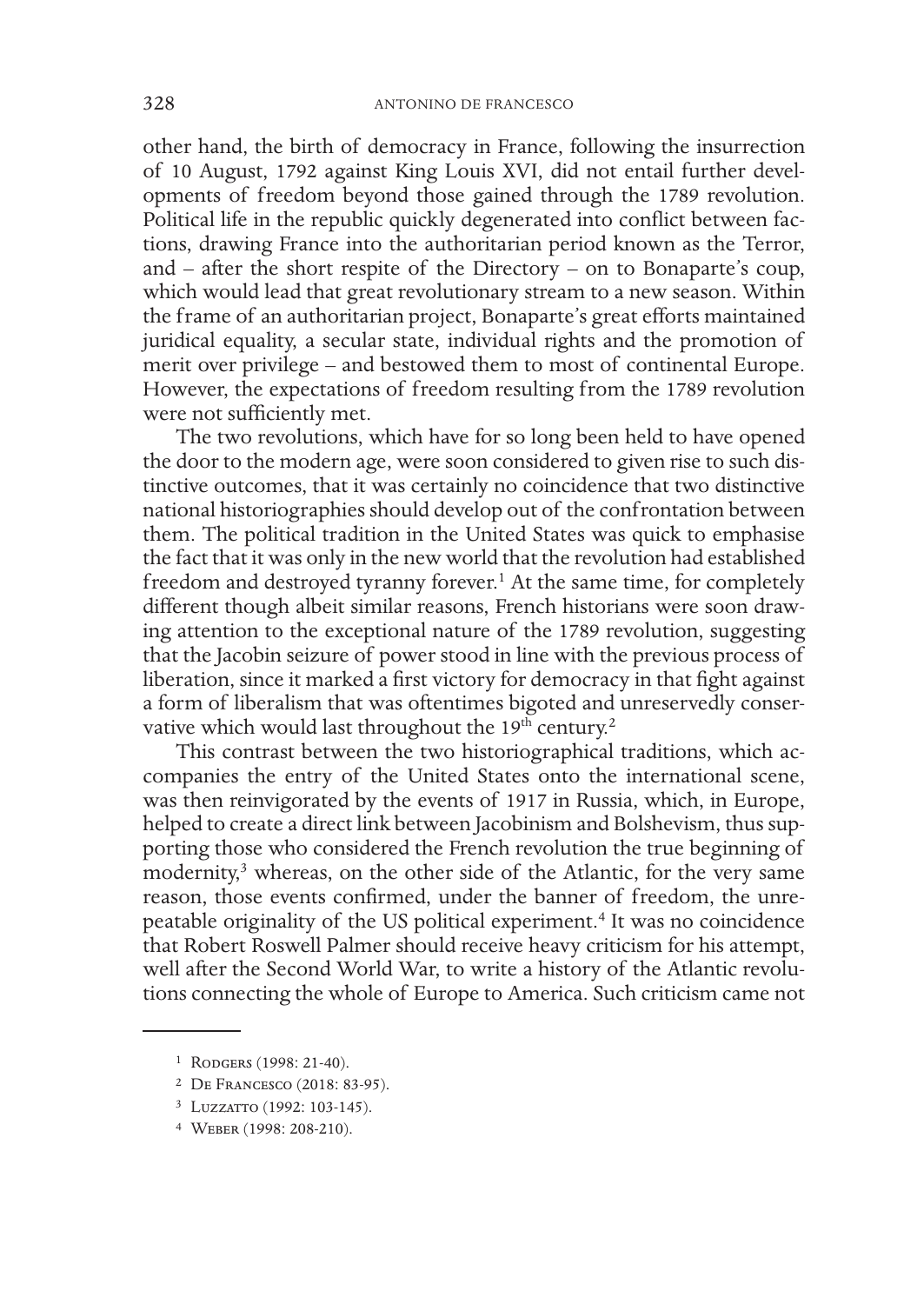only from American historians, all in favour of the doctrine of exceptionalism on their side of the Atlantic, but, even more, from European historians, right and left of the spectrum, who rejected any notion of the political and cultural subordination of Old Europe to the New World.<sup>5</sup>

Such controversies show how – on either side of the Atlantic – partisan interests looked to backdate to the very beginnings of the two revolutions political differences which only subsequent events – especially those from the long  $19<sup>th</sup>$  century – would conjure up. In several respects, events from the end of the 18<sup>th</sup> century in either case suggest divergent interpretations, underlining how the differences in the two political systems were the consequence of, and not the reason behind, each revolution. In other words, it pays to remember that the very events and, in particular, internal conflicts, impressed a very original direction on the French revolution, quickly distinguishing its political system from that of the United States, a direction which, however, no one intended to deliberately pursue, in any case not in 1789, and which no one could even have foreseen.<sup>6</sup>

Let us contemplate this aspect a little, as it tells us how revolution and nations – the hendiadys on which the political identity of the old continent was built – are actually imported products since the revolution of 1789 occurred in the wake of the great unrest across the Atlantic.<sup>7</sup> It was precisely on the basis of the US example that many members of the Estates General were convinced that here was the chance to found a virtuous society with no more privileges. The American precedent led them to believe that they would be able to redefine the rules of civil society and of state government. It was not long before the Declaration of the Rights of Man and the Citizen followed the 1776 example from across the Atlantic, already prefiguring a constitutional revolution, with calls for a re-foundation of the social order in the context of an even wider collective upheaval through which the different communities of the French king's subjects would form – on the basis of juridical equality – a new body politic, that is, a nation, which would radically distinguish itself from the centuries-old polity that had developed under the French monarchy.8

What is more, the great outcome of the Constituent Assembly, which ensured the foundations of contemporary public and private law within the framework of a liberal model, was, in turn, born of a constant dialogue with the other revolution, while the very constitution of 1791, though mo-

<sup>5</sup> Cox (2011: 70-85) and Harvey (2011: 1-17).

<sup>6</sup> Albertone and De Francesco (2009: 7-13) and Serna *et al.* (2013, 8-23).

<sup>7</sup> Dubois (2009: 655-661).

<sup>8</sup> Armitage (2013: 191-213).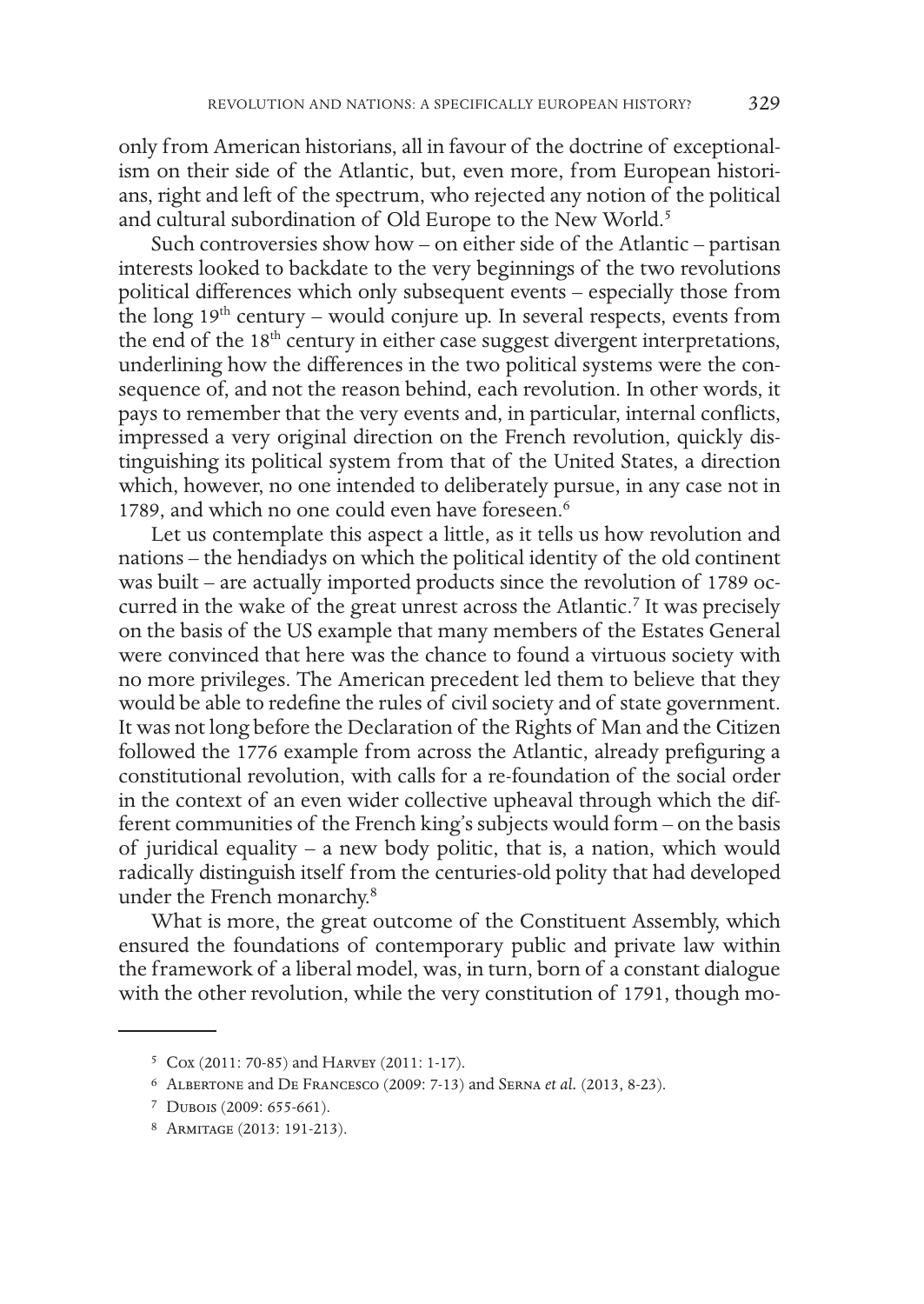narchical and unicameral, was not considered so far off its American counterpart of 1787, in terms of its guiding principles, despite the latter being republican and bicameral. The evidence for this lies in the translations of the *Defence of constitutions* by John Adams and of the *Federalist* which had appeared in France, on the initiative of a group of monarchists close to Lafayette,<sup>9</sup> during the initial months of the constitution's implementation, in 1792. The same goes for an early treaty on constitutional law which clearly shows how the examples of the United States in 1787 and of France in 1791 jointly competed in setting the terms of a political modernity which, from that moment on, all states, whether monarchies or republics, would have to conform to  $10$ 

It is no coincidence that towards the end of 1791, in a dramatic discussion with Robespierre at the Jacobin society on the merits of launching a revolutionary war in Europe, Jacques Pierre Brissot should bring up the American example, recalling how hostilities would have strengthened the spirit of sacrifice, educated the new generations and renewed solidarity among the French, thereby leading to "une nation régénérée, neuve, morale", since, against the persistence of the old regime, he was convinced that "la guerre seule peut égaliser les têtes et régénérer les ames".11

When Brissot declared that, in America, seven years of war had been worth centuries of morality, he was showing that it was a new nation that had created the culture of revolution, one seen in totally original terms visà-vis the past, a nation which had become the authentic legitimate foundation for all political action and all institutional systems. In this sense, the war against European powers would, in turn, have been a demonstration of revolutionary momentum, since it aimed at produce a palingenesis that would provoke other nations, still under the oppression of tyranny, to immediately join the uprising side by side with French soldiers. As is well known, these expectations soon turned into disappointments. The war quickly took a turn for the worst, and, in a serious predicament, with increasing reasons for tensions, the Republic did indeed come into being in response to the tragedy of a foreign invasion, but it then found itself unable to meet the challenge of guaranteeing freedom against a backdrop of total war and was soon forced to rummage through the paraphernalia of the old regime in order to recover those instruments that would allow it to survive the many challenges to come in the course of 1793: the war on the borders, the War in the Vendée and the federalist revolt.

<sup>9</sup> De Francesco (2011: 61-110).

<sup>10</sup> Delacroix (1791-1792) and Magoni (2011: 1-14).

<sup>11</sup> Brissot and Robespierre (2013: 73-75).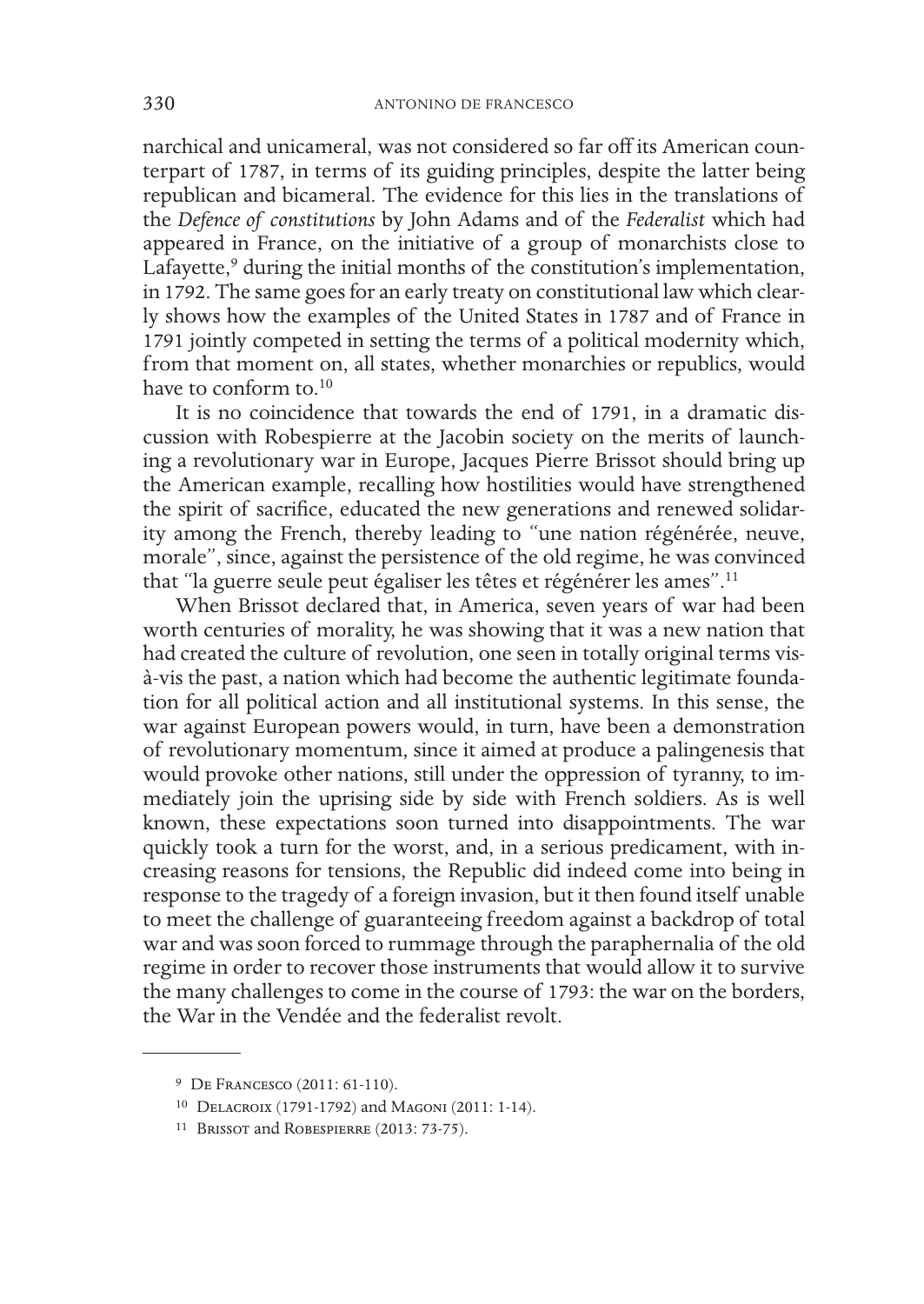In other words, the policy of the Terror established a mix of authoritarian government practices, which had mostly been inherited from the old regime, instilled with powerful coercive capacity by the general will of a nation presented as a monolithic body, where any dissent was seen, as a result, as a form of plotting and the guise of treason.

The experience of government in Year II marked a turning point for the revolution in France: the country lost its true value of freedom, which had gained its momentum from single local communities, as had been the case in America, and turned instead to further reinvigorating state power, enhancing it with a peculiar idea of the nation which would legitimise the Terror first, and the rise of Bonaparte later.

The nation thus became the characteristic feature of revolutionary developments, the new category under which was subsumed the extraordinary novelty that went back directly to 1789 and which had, in turn, a social character, marked by equality for all under the law, as well as juridical significance, legitimising all established powers, but also symbolic meaning, since it conferred historical identity on a community, allowing it to mould the past according to its likeness so as to imagine, on that basis, how to reconfigure the future.<sup>12</sup>

It is precisely on this ground that we can measure the impact that the revolution had outside France, thanks to the wars of the Directory, which immediately after the Terror and until the rise of Bonaparte, saw French troops pour into Holland, Switzerland and throughout Italy, everywhere imposing their idea of a nation which, on one hand, encouraged the emergence of polities modelled on the French republic, while, on the other hand, creating friction with Paris, since what was held in common in social and juridical terms, would inevitably come into conflict with each nation's historical peculiarities. In the so-called sister republics, as many new nations were coming into being, all of them ideologically connected to the French nation, but, for this very reason, all equally destined to distinguish themselves from it, since, especially after the Napoleonic age, each would identify its own distinctiveness as the central element of political life through  $19<sup>th</sup>$ -century Europe.<sup>13</sup>

The extensive impact that the idea of the nation had on the politics of the old continent is well known and while it need not be belaboured here, it is worth recalling that in the second half of the 20<sup>th</sup> century, after the two nationalist conflicts, that idea of the nation was long held in suspicion, with a *cahier de doléances* around the issue which still dominates the current

<sup>12</sup> Bell (2003: 140-167).

<sup>&</sup>lt;sup>13</sup> ODDENS, RUTJES and JACOBS (2015: 25-32).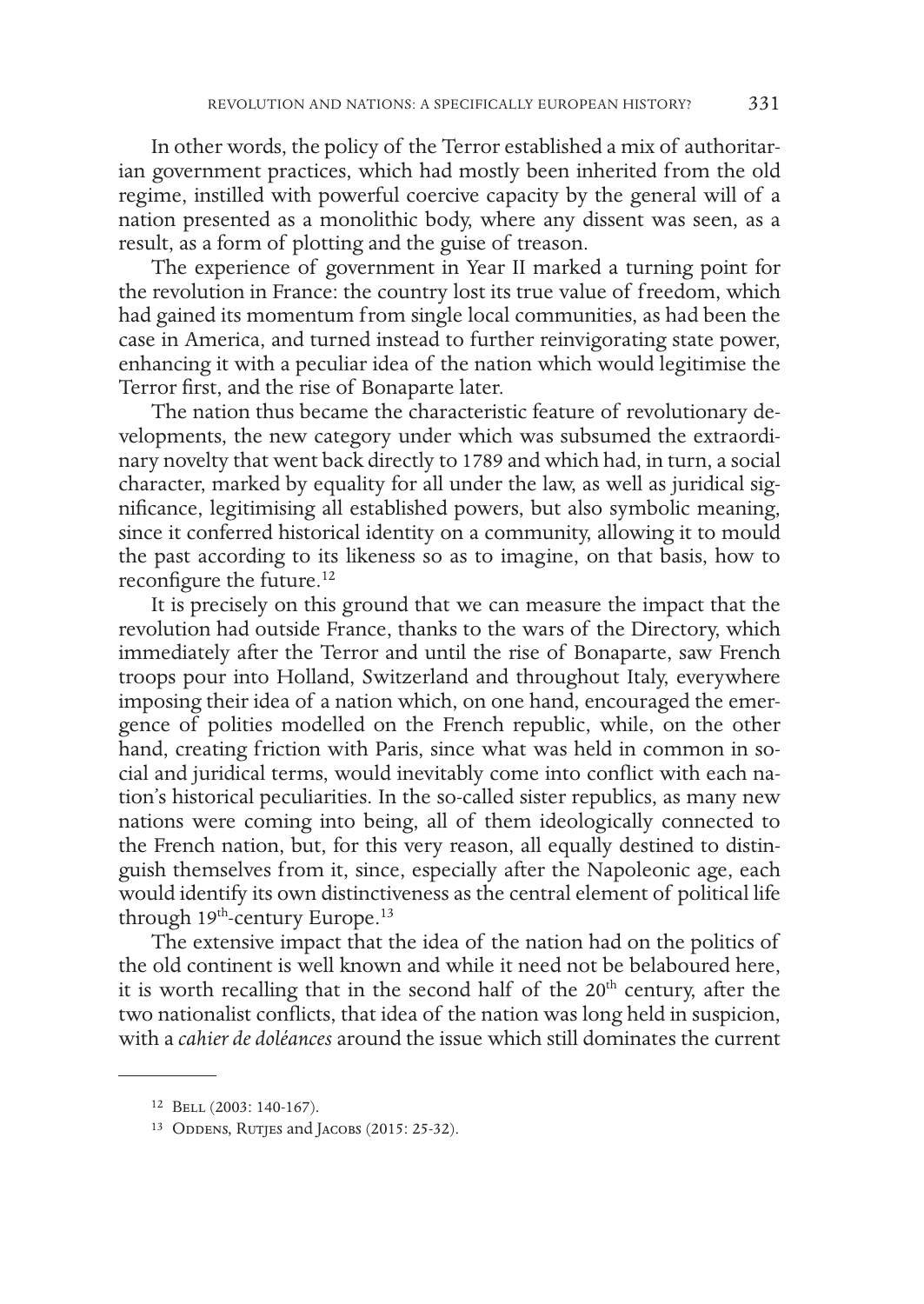political debate. And yet, how significant such a political-ideological node was (and still is) in the uneasy balancing acts of Europe is evidenced by the number of historiographies that would arise around this topic, all magnifying the exceptional nature of each individual nation. In France, this was the era of Jules Michelet, who built his entire historical opus around the people, often surging in polemical tones against his English counterparts looking askance at France's intricate political process. In his wake, due to the shared political and cultural experience from which they originated, other national historiographies arose across continental Europe, all of which were forced to distance themselves from their shared French template in some way, to underscore the distinct features of the historical process of each individual territory.

It is, therefore, no coincidence that in the course of the  $19<sup>th</sup>$  century, the revolution and the Napoleonic age would soon be put in the dock, even though they had been crucial to the development of the new ideas of the nation. This is particularly evident in the case of Italy, where  $19<sup>th</sup>$ century Risorgimento-style historiography would mostly boast about not being beholden to the French era in terms of dating back the origins of the nation to previous times, whether it be in the reforming spirit of the Two Sicilies or of Piedmont-Savoy, the policies of Tuscany's Leopold II or the enlightened policies in Habsburg Lombardy.14 In any case, when crossreferencing testimonies of Bonaparte's legacy in the individual historiographies of continental Europe, rejection of the French example, though clearly instrumental, stands out as by no means an Italian peculiarity since the same pattern appears in virtually all the other historiographies. From Belgium – whose origins in terms of national identity can be traced back to just 1830 – to Holland, where the Batavian Republic and the kingdom of Louis Bonaparte were quickly shrouded in indifference; from Switzerland, where the years of the Helvetic Republic (1798-1803) helped to give momentum to the civil war and were used as supporting evidence – in ways that are short of delusional – for the idea of Bonaparte as the restorer of a kind of federalism marked by isolationism and neutrality, to Spain, where the construction of the nation and a distinct constitutionalism are built around the rejection of the Napoleonic model; from Germany, whose *Sonderweg* appears distinct from, and singularly in contrast with, France's political model, to such an extent that Ranke and von Sybel were led to legitimise 1870 in the history of Germany (and also of the whole of Europe) as a sound alternative to 1789, to Poland, where the delay in the construction of a polity allows the memory of the revolution

<sup>14</sup> De Francesco (2007: 9-28).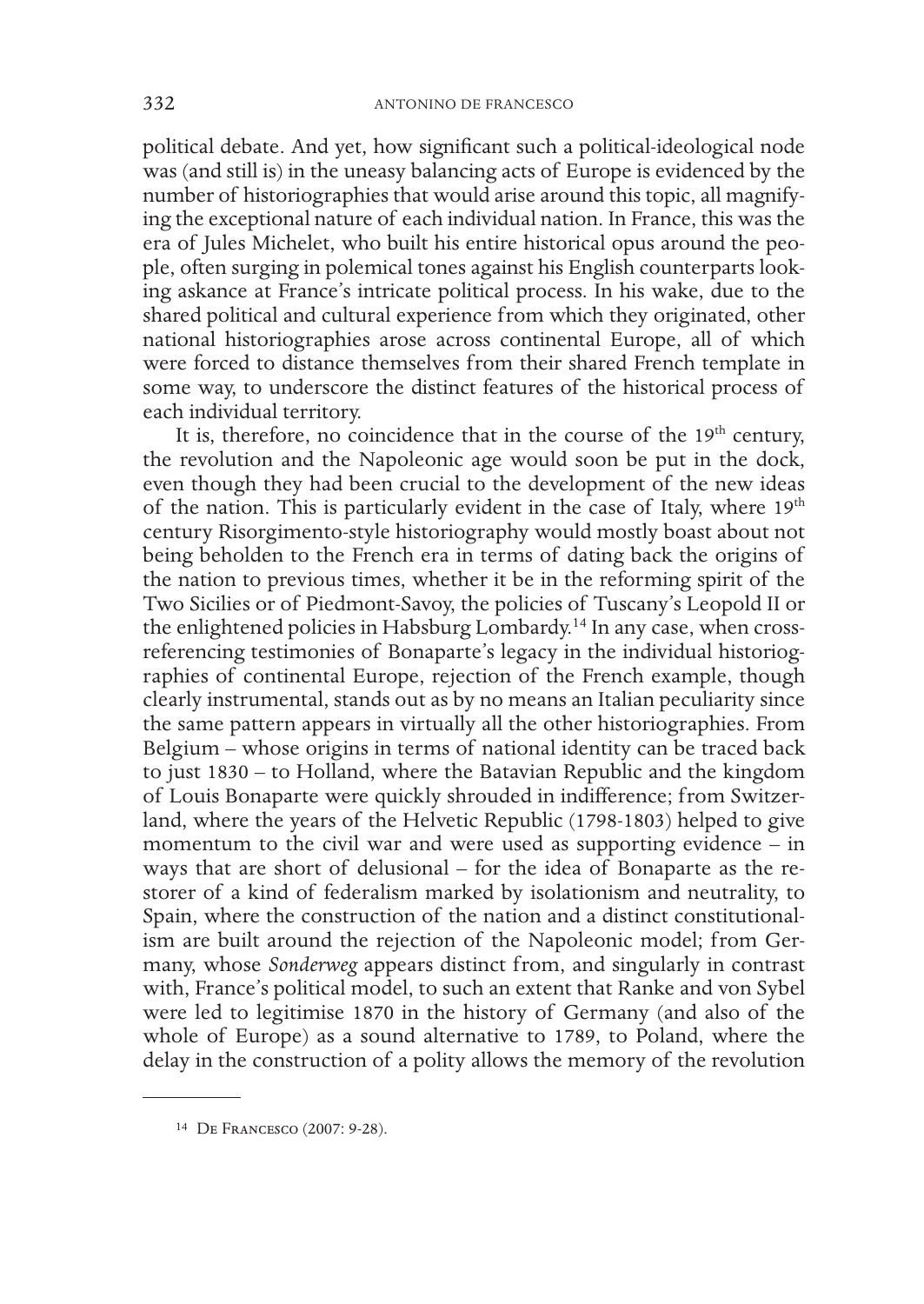to live on since it is regarded as being fundamental to the birth of national sentiment.<sup>15</sup>

The exception lay on the other side of the English Channel – and from the very beginning of the French revolution – in the confrontation between 1688 and 1789 which would boost British national identity in support of a political framework then in turmoil as a result of the events in France. How else should Edmund Burke's notes be read, if not is this light? Thanks to his felicitous style, they have become a handbook of political theory, and yet they were created (and in some respects they would long remain so) as a militant act, aimed at preserving the island from the contagion of a revolutionary disease which appeared to be dominated by mob violence. And yet, as a result of the long armed conflict between France and the United Kingdom, his *Reflections* – promptly denounced by many supporters of 1789 in England itself – became the frame of reference through which to interpret (and attack) the revolution as the product of an authoritarian political culture, which, thanks to the events of 1688, England had managed to escape. Moving down one century, leafing through Lord Acton's reflections in the early 20<sup>th</sup> century, one cannot fail to identify a running thread in English historiography, which, by conjoining the glorification of 1688 to the rejection of the French example, would constitute its characteristic feature and claim its own political and cultural leadership in respect of France, the land of unfinished revolutions and of authoritarian rule, ever ready for a comeback.16

This dividing line between Great Britain and continental Europe, as regards how to consider the origins of modernity in Europe, arose from the same concern with retrieving, out of a far-off past, the reasons for British exceptionalism in present times. It is precisely this shared origin of the idea of a nation, in any and every case seen in the light of primacy, whether of one or the other or of someone else, that would spread throughout Europe to the point of shaping – at one and the same time – aspirations to freedom and hegemonic claims, expectations of liberation and will to power.

This Europe of nationalities, bound for suicide during the First World War and, thus, destined to further spread the disease of nationalism, seemed to many to find its cure in the Russian revolution, which, not by coincidence, at first stood to claim direct descent from the national precedent of France, while seeming to revive the reasons for political democracy within a patriotic framework. However, in the wake of the establishment of Leninist power, under the Bolsheviks the political leadership of revolu-

<sup>15</sup> Kostantaras (2020: 79-106).

<sup>16</sup> De Francesco (2018: 243-246).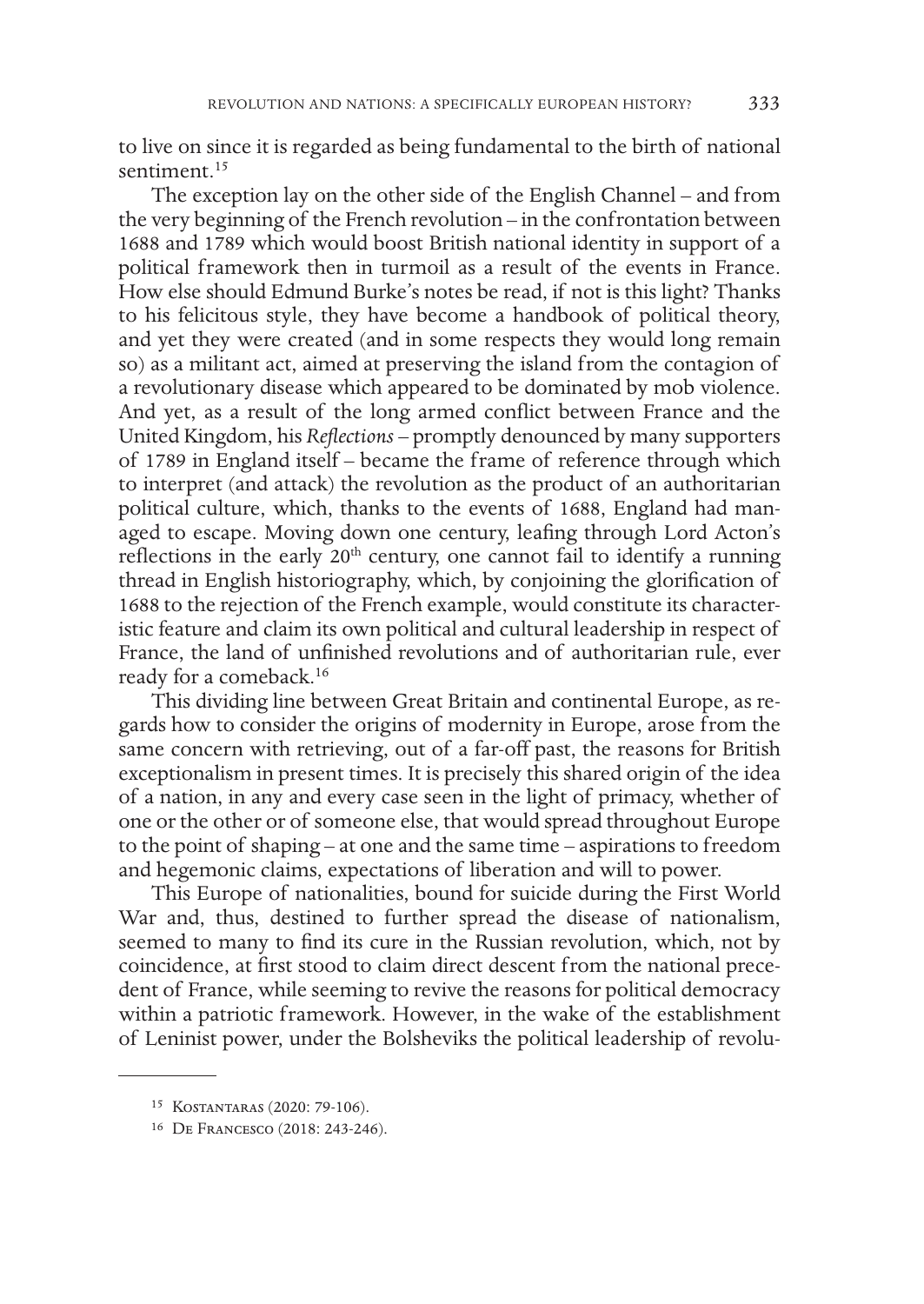tionary France soon came to be questioned by the appearance of a new government praxis, marked by an original ideology, which saw itself as being able to achieve what the 1789 revolution had only begun and which Year II had unsuccessfully tried to implement.<sup>17</sup>

Thus, the role taken on by the French revolution in the political and ideological context of the 19<sup>th</sup> century was subjected to significant upheaval. Due to the recognition from Soviet Russia of the French revolution as a harbinger of the October revolution, the former revolution took on a universal dimension and acquired a historiographical vigour across Europe which it had never enjoyed earlier, even though – let this point be stressed – its newly acquired significance in the academy was inversely proportional to the possibility that it could constitute a political example for contemporary society. This role went instead to the October Revolution, because the revolution of 1789 was being rolled back to the dawn of contemporary times and while Year II had certainly been a glorious attempt, it had failed to emancipate commoners. The French revolution was being downgraded – in particular, from the terrain of political and ideological militancy on to the narrow field of academic delectation – and yet this process would prove to be most fruitful, allowing national historiographies to be challenged in the name of internationalism, while allowing, to some extent, for a reconciliation of the different positions held by the schools of the different polities herein outlined so far.

It is no coincidence that, in the period between the two wars, interest in the issue of revolution should grow across Europe, widely distinguishing it from that of the nation, as can be seen in the English-speaking world – on either side of the Atlantic – for the first time willing to regard the French events as the harbinger of a democratic time which the October revolution had distorted, but whose direction could not be completely erased.<sup>18</sup>

And yet, while this was a significant trend, through which an attempt was made to keep the connection between revolution and nationality alive in that patriotic key which the events of 1789 had defined, it would be misleading to turn away from the fact that, at the same time, that same hendiadys was behind Europe's many authoritarian turns between the two wars. It took no time at all before the arrival of national revolutions, including Fascism, in its incarnation as a social movement, which is the most evident example of a direct appeal to the precedent of the French revolution. Mussolini's regime, as is well known, claimed to have emerged out of a national revolution, which had moved beyond the individualistic revolution of 1789,

<sup>17</sup> Shlapentokh (1997: 168-171).

<sup>18</sup> De Francesco (2018: 279-281).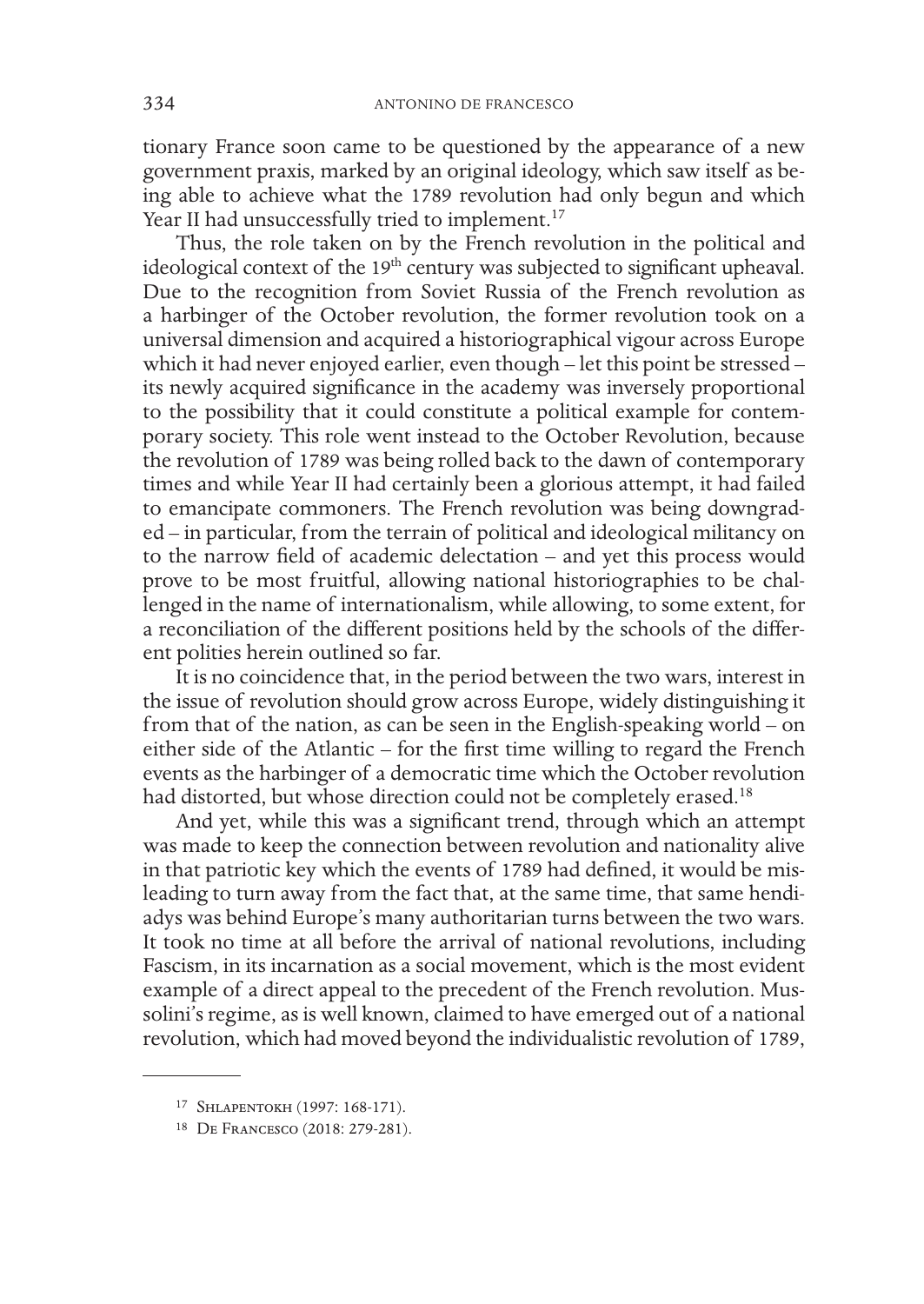without completely recanting it, claiming to have found a solution to the many social and economic problems which the latter, in its social dimension in Year II, had raised without managing to solve them.19

This explains the fortunes of the perspective of a corporate state, called upon to dissolve the many contradictions which the 1789 revolution had passed on to the 19<sup>th</sup> century, not only in Fascist Italy, but in most of Mediterranean Europe, where the values of the 1789 revolution had been rejected, but where, at the same time, it was expected that they would surpass the French revolution in terms of a return to a balance between the social parties.20

The Second World War later reestablished order among the different forces on the ground, putting an end to any claims to national revolution in the 20<sup>th</sup> century, reviving on one hand the liberal-democratic identity of 1789, and the communistic character of Year II, on the other. It was the start of the Cold War and the two interpretations were forced into a bitter confrontation, so much so that it was no surprise that Great Britain should once more open fire against a political tradition which had by then become accustomed to indiscriminately associating the French revolution to the October revolution. The revisionist debate inaugurated in the mid-1950s by Alfred Cobban supplied the English side with enough polemical weaponry against France, a country unable to blaze its own distinct path towards liberalism, and made several critiques of the 1789 revolution seen as a conflict lying completely within the framework of *ancien régime* politics rather than as a crowning moment for modern politics in Europe.<sup>21</sup>

Later, as is well known, came Furet's critique, directly from the French side, which set great store by Cobban's and by the debate against Soviet totalitarianism. The traditional interpretation of the revolution, which had been forged at the time of the Third Republic and which, readjusted to the changing political and ideological context of the 20<sup>th</sup> century, extended well beyond the end of the Second World War, and was openly challenged in the very heart of France's academy.

Furet lost no opportunity to highlight the extensively authoritarian nature of the connection introduced between Year II and the October revolution and to strongly oppose a reconstruction which seemed to him to invest interest in the French revolution with a partisan political effect in openly ideological terms. Now is not the time to insist on a controversy which

<sup>19</sup> Salvatori (2021: 111-126).

<sup>20</sup> Pasetti (2016: 85-93).

<sup>21</sup> Crook *et al.* (2020: 512-560).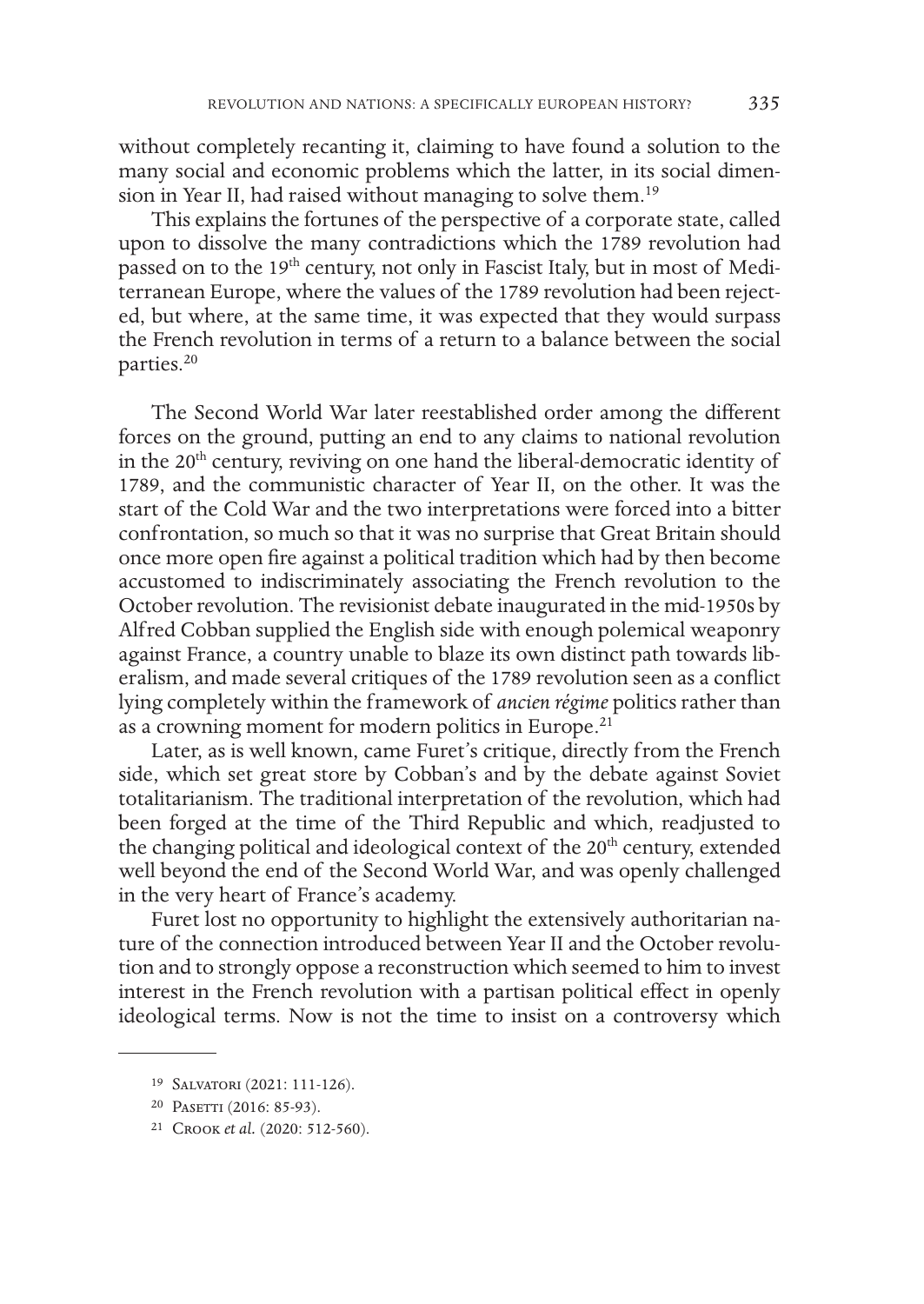would shake the foundations of such a 'classical' interpretation of the revolution on which Marxist historiography, in the wake of the later Lefebvre, had based all interpretations of the 1789 revolution. This was the situation when the bicentenary came, which Furet, increasingly more critical of the specifically national aspect of the revolution, feared would be translated into a show of patriotism destined to reinforce France's worship of the state. Things took a different turn, as President Mitterrand sought to find balance between the parties, historiographical and political, which were in conflict at the time. The anniversary thus became a chance for France to conjoin the classical with the revisionist interpretation within the embrace of the Republic, placing both – and this is the point to be stressed – under the banner of that French exceptionalism which would soon shine its light over Europe and the other continents.

The image of revolutionary France around the world – where freedom and the rights of man dominated – was after all the subject of the conference organised in Paris under the patronage of President Mitterrand. The topic was suggestive of a patriotic *rassemblement* towards which Michel Vovelle, considered at the time the stalwart doyen of orthodox historiography with its stronghold at the Sorbonne, was very sensitive and which Furet himself could not overly challenge. The running thread of the conference confirms to what an extent the organisers believed that revolution and nations went hand in hand, that is to say, the passionate regard in which the revolution was held outside of France, and to what an extent its example soon became a reference point to induct other countries into political modernity.<sup>22</sup>

Certainly, the issue of nationality had not been raised explicitly, though it structured the whole initiative, so much so that the very proceedings were divided along national lines, thus confirming the hendiadys in the title of the present conversation. At first glance, such a perspective seemed bound to succeed: after all, moving the goalposts surrounding the meaning of the revolution outside the Hexagon meant restoring France's political and cultural distinctiveness before the whole world, on which everyone could agree, at least in principle, as long as one were not to quibble on the type of inheritance that was left to the others.

The results were not particularly unsatisfactory, since, internationally, the bicentenary seemed to side with those who regarded the 1789 revolution as the universal event of the contemporary age, with even Furet and the traditional historiography represented by Vovelle reaching an agreement. However, after a few weeks, the meteorite of another '89 crashed down, which would soon put an end to the division of Europe resulting

<sup>22</sup> Kaplan (1993: 459-653).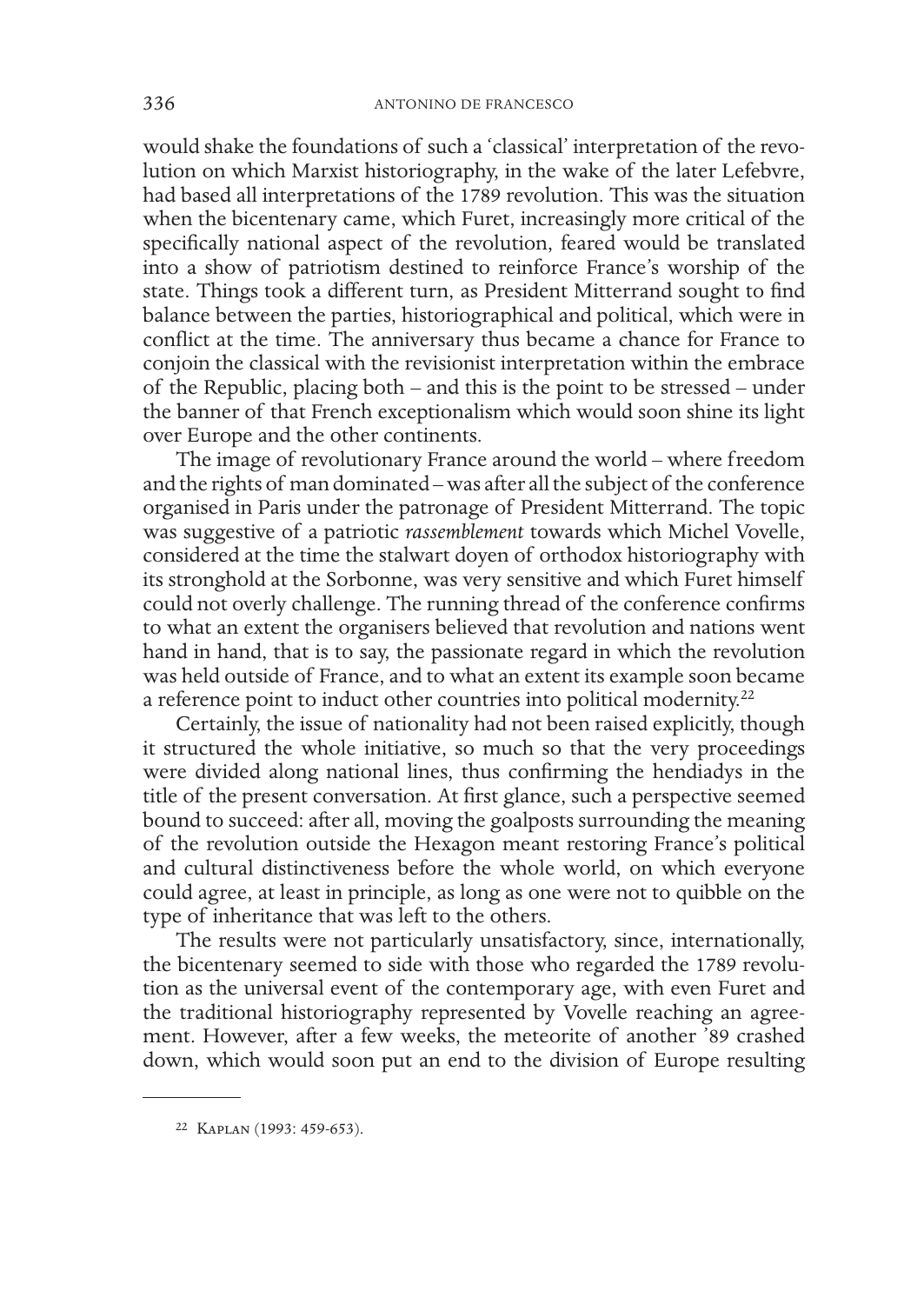from the Second World War.<sup>23</sup> The democratic revolutions in the communist world seemed to be the sentence without appeal for that referral to the October revolution which had long dominated  $20<sup>th</sup>$ -century revolutionary historiography, thus securing Furet's definitive triumph, he who had never tired of condemning the deeply authoritarian nature of that connection.

New nations were now returning to the framework of a single Europe, from which they had been removed by communist power and this change seemed to give succour to the image of the 1789 revolution that the bicentenary celebrations intended to promote: the huge political turning point following the fall of the Berlin wall favoured a reinterpretation of Europe's history as a whole, allowing the events of the old continent to be interpreted in the light of a series of mostly shared features, providing for the relaunching of those ideals of freedom and equality around which the French revolution had built its fortunes.

Furet himself seemed to seize the opportunity to reinterpret the history of Europe in the light of political democracy, which by then he considered irreversible. At an event held in Rome, as a guest of the Italian Chamber of Deputies towards the end of 1991, not long after the fall of the Soviet Union, he went as far as to prophesy a future for Europe where civil rights, magnified by the call for a revolution which the Terror had in its time swept away, could once more lead democratic politics on the old continent. In his words, it almost seemed that his previous interpretation of the revolution, which he from the start had considered an incubator for future totalitarianism, was clearing the way for a much more measured approach, where the "principles of the 1789 revolution […] side by side with the experience of the American tradition" were the horizon of new politics within which the whole of Europe could once again be compacted.<sup>24</sup>

The future of the old continent seemed to be charted along the highways of representative democracy, in which the whole of Europe, having overcome the unnatural division which it had inherited from the Second World War, could at last recognise itself. This perspective, however, had to deal with several problems, since the new Europe, to which the countries which had just left Soviet oppression were looking in hope and admiration, was the product of a history that had attempted, after the tragedy of the Second World War, to separate revolution from nations, and replace the latter with societies. That Europe which was to embrace the peoples of the East was after all the lucky alternative to a world which had long expressed itself through national identities. Only economic growth and

<sup>23</sup> Mark *et al.* (2019: 73-95).

<sup>&</sup>lt;sup>24</sup> FURET (1992: 5).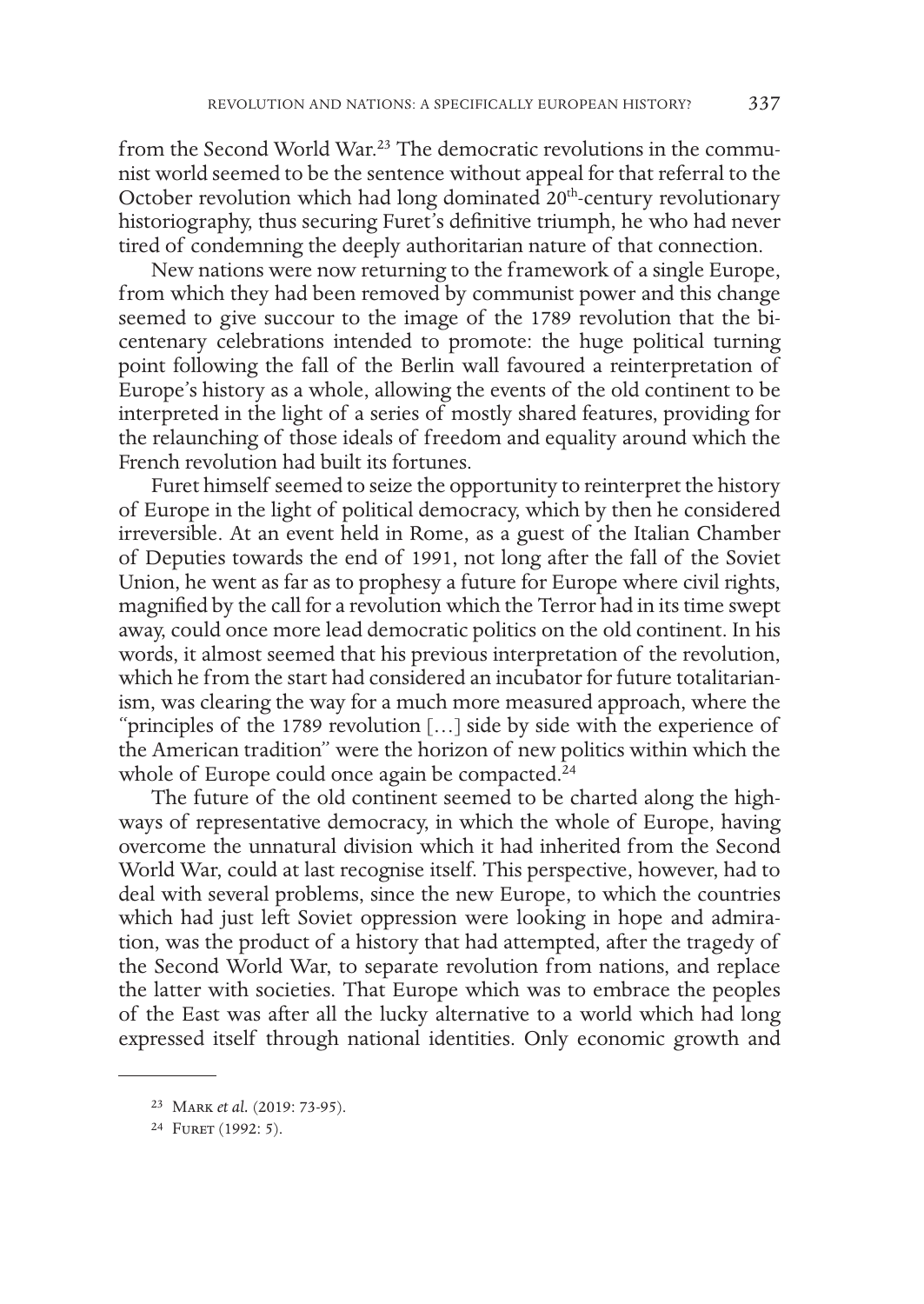wealth had managed to convince many to distance themselves from said identities, without a need for actual divorce from them. The same plan was now being addressed to the newcomers, who had the disadvantage of being new to democracy – which they had almost never before experienced and which they had long been convinced to have overcome – whereas they were provided with a specific national identity, which, though it had been kept under wraps for some time, had also been held as a sort of defence instrument against Soviet oppression.

As a result, in relations with countries which had once been on the other side of the iron curtain, it was necessary to engage with those nationalities, since it went without saying that, while the history of the second half of the 19<sup>th</sup> century had overcome many a difficulty in the West, a renewed European drive would have to be the inspiration in the East.

However, whereas, starting with the 1990s, the birth of a new European community had become the paradigm that would subsume and crown the political turning point following the events of 1989, there remained the problem of what symbolic dimension that community would have to take on in order to put a damper on the nationalities now finding new vigour as a result of the fall of Soviet power. In this context, the historical past could only do so much and the meeting point had to be exclusively cultural, both because an age-old tradition was a reminder of the fact that the *ur*-stasis of the old continent could not be recovered and that those who had laboured on the issue for centuries had given different and conflicting answers, all based on the notion of the primacy of some over the others. In order to have a dialogue with the societies which had grown beyond the iron curtain and to dissolve their national spirit, it was necessary to put aside the issue of autochthony, which had been the strong point of the cultural construction of all nations during the 19<sup>th</sup> century.<sup>25</sup> The solution that was found, in line with the preposterous genealogies to which ancient history had made them accustomed, was to make Europeans the descendants of as many immigrants reaching the continent at the dawn of humanity. In such a way, by recalling a mythical past shared by all the inhabitants of the continent, a shared origin was being charted under the banner of shared immigration.

This is what is stated in the preamble of a constitutional text rejected by the sovereign peoples of both France and Holland in 2005,<sup>26</sup> which says that Europe, the bearer of a civilisation, is the product of peoples "that reached the continent in successive waves, from the dawn of humanity", where they developed the values which then became the foundations of

<sup>25</sup> De Francesco (2017: 5-18).

<sup>26</sup> Hainsworth (2006: 98-117) and Binzer Hobolt and Brouard (2011: 309-322).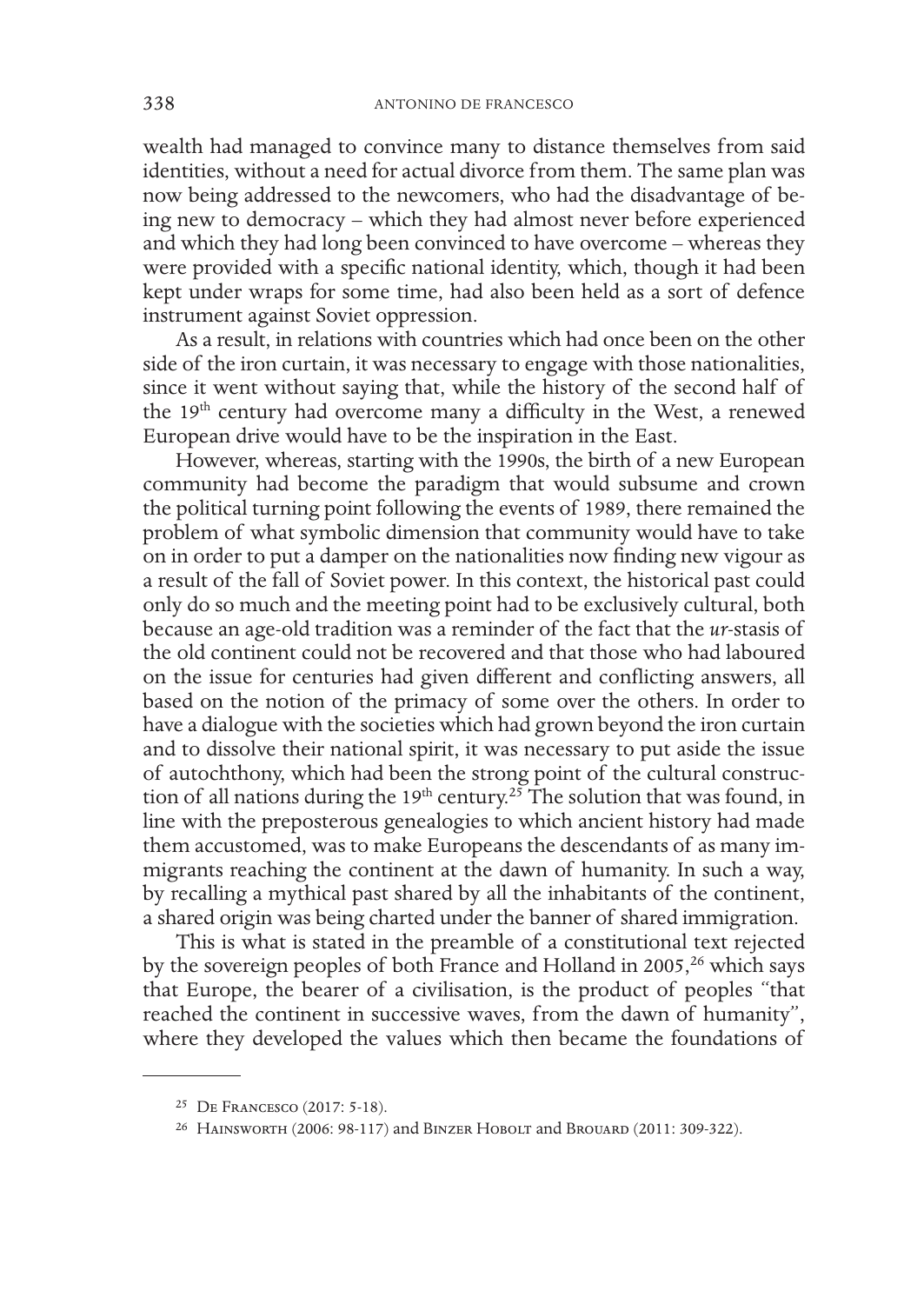humanism. This is followed by the acknowledgement, once again generic and therefore apparently all-encompassing, of Europe's cultural, religious and humanistic heritage, which would guarantee the respect of human rights and of the law, which is then followed by such flights of fancy as the unshakable trust in a Europe, reunified at last, which will increase peace and equality and will forge its common destiny, while remaining proud of the specific past of each, but hoisting up its firm will to overcome ageold divisions. The result is an agreement on unity within diversity, which was supposed to enshrine the role of the new Europe as a great place concerned with human hope.<sup>27</sup>

The preamble cannot by itself bear responsibility for the failure of the project when it was put to the test of the popular vote. And yet, the superficiality of those words cannot be passed under silence, since it sums up in an exemplary way the top-down attitude informing the text. In the face of the many hurdles that past and recent history, as well as cultural traditions, had placed on the road to unity, supporters of the new Europe answered only with a declaration of principles which alone should have dissolved the numerous contradictions of the old continent's society and politics.

Present times have taken on the responsibility of showing how the former project reflected a very different world, in which the effects of the economic crisis and of religious terrorism had not yet come to light, a world where one could still believe in the irreversible march towards human rights. However, even discounting similar considerations that may only be proved in hindsight, the fact remains that the constitutional proposal of the time reflected the hopeful expectation that the idea of Europe that had followed in the wake of 1989 would be returned to its place of honour, and that its new uniformity based on the values of freedom and equality would be able to dissolve the incrustations of a past which had given rise, at the beginning of the 20<sup>th</sup> century, to that aggressive form of nationalism which the Second World War had flattened in the West but which in the East had merely been silenced.

The preamble was intended to be an antidote in the face of the identitarian myth which had not so much gone hand in hand with the construction of national states, as overbearingly favoured the return of violent nationalism with renewed strength, which had resulted in the dissolution of Yugoslavia, and the effects of which had become patent everywhere in the territories once forming the Soviet Union and its satellite states. Nonetheless, the proposal was destined to be fraught with obstacles also in the Western half of the continent, since the issue of identity remained central

<sup>27</sup> Verga (2003: 31-37).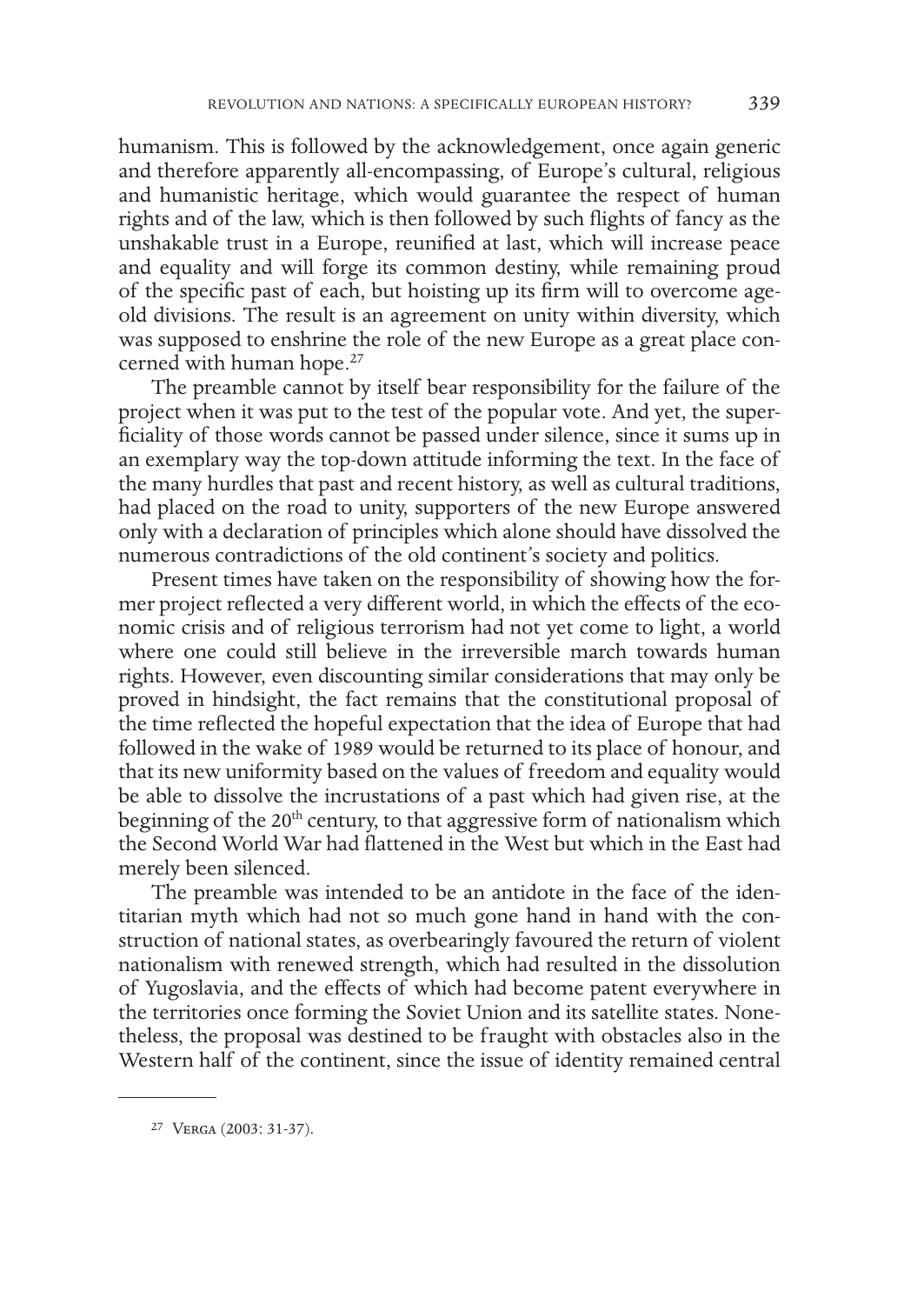to the basic political and cultural tenets not just of the national states but also of those secessionist movements which were acquiring new vigour in their opposition to the states themselves.

However – and this is history of these days – the real stumbling block for the European Union was at home, as, since the time of the Thatcher government, the United Kingdom had never concealed the idea that Europe should not move beyond the "free cooperation among sovereign states" while, on the terrain of culture, it had expressed many a reservation with regard to dissolving its own tradition into another, where everyone, on the strength of their own heritage, would and could compete. In other words, the United Kingdom refused to turn the Europe that had arisen out of the events of 1989 into an arena where the historical and cultural experience of continental Europe would enjoy a serious advantage.

It is worthwhile highlighting, as we wind our way to the conclusion, the role played once again by historiography in this respect: since 1999, ten years on from the bicentenary of the revolution, when interest in European civilisation seen in unitary terms was enjoying the strongest support, it was John Pocock who took pen to paper to stubbornly reiterate that the old continent had no history as a well-defined body, but rather a number of histories which were all very different and could in no way be traced back to the same running thread.<sup>28</sup> Pocock was not new to such considerations, but he had been convinced to insist once more on the matter thanks to a largely favourable situation, since, on one hand, the new British History and, on the other hand, the just as new Atlantic history – which seemed to him not only to criss-cross one another, but even to overlap – were destined, in his opinion, to encourage the construction of a historiography under the banner of an Atlantic archipelago that would keep the old and the new world together, and within which the Anglo-American mark seemed to take on a decisive as well as homogenising character.

It goes without saying that such a perspective would collide with any suggestion that the old continent was central to the construction of new interpretative models and that it was precisely British exceptionalism, in recent historiographic literature, that had led to openly question the 1789 revolution, considered merely as one among many passages accompanying the difficult birth of contemporary society. From Christopher Bayly's successful work – suggesting a global, rather than a European nature of the construction of the contemporary world – to the work by Armitage and Subramanhyam, which turns the age of revolutions into a momentous upheaval lacking any well-defined root in Western revolutions, over-

<sup>28</sup> Pocock (1999: 125-139).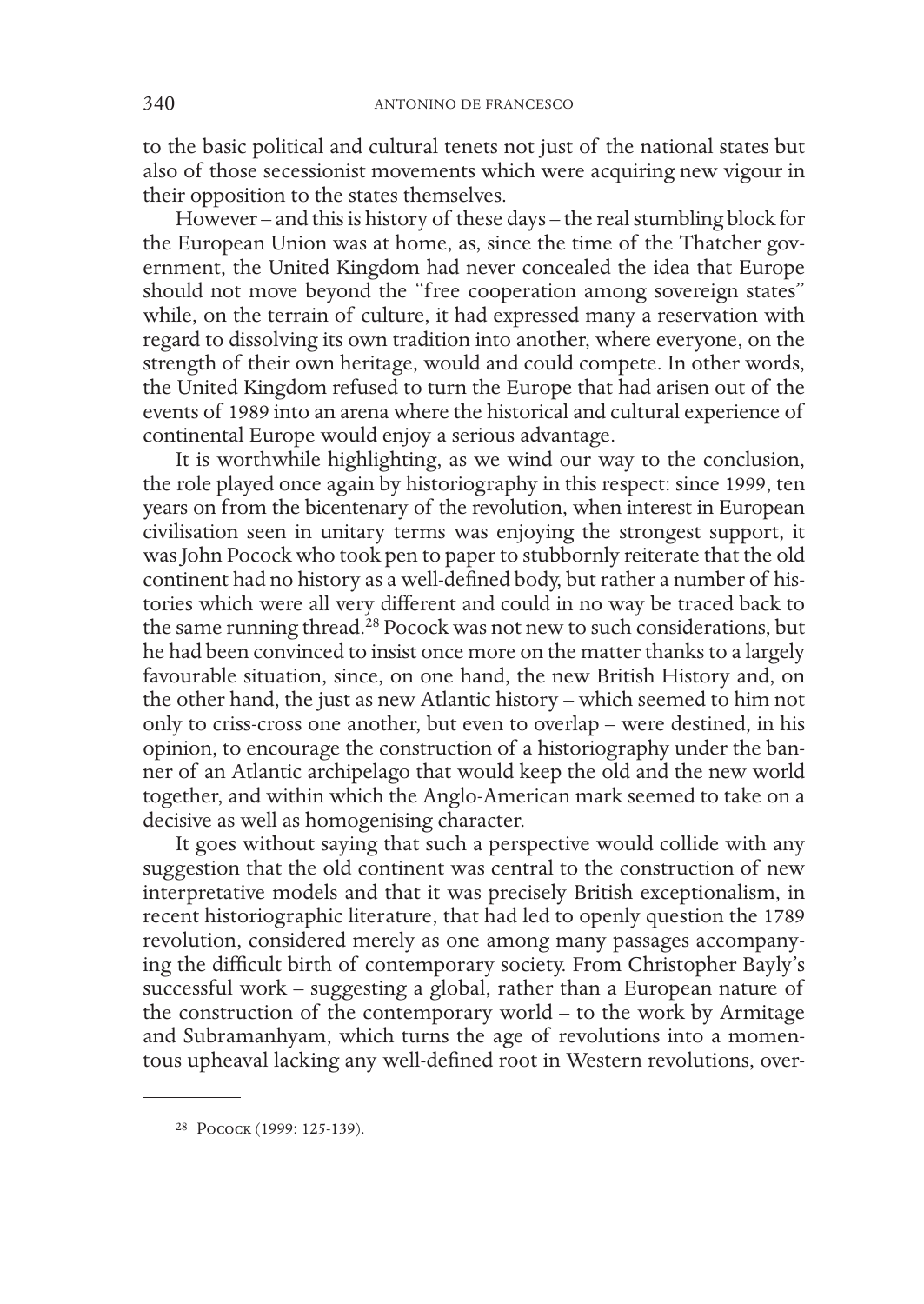coming national histories – identified as the legacy of the old continent's historicism – appears to be an insuperable condition.<sup>29</sup> Furthermore, the new Atlantic history, which has now become a highly successful interpretative paradigm, came into being with a clearly Anglo-centric profile, since its approach had been built on a close cultural connection between the United Kingdom and its colonies, and whose aim was to reaffirm the fundamental difference (when it was not a glaring conflict) between 1776 and 1789.30

And yet, it is no coincidence that a Whig interpretation of American independence should once again reassert itself on the specific issue of the revolution, and that, consequently, the idea that the French revolution had inaugurated a different and new age has been greatly downplayed, precisely as being incomparably different from the *libertas americana* that preceded it. As a result, even recently, there has been an attempt to turn the Glorious Revolution into the first authentic contemporary revolution, as a pivotal event in world history.<sup>31</sup>

From this perspective, one should not underestimate the suggestion that 1688 should replace 1789 in the construction of the foundation of contemporary society: suggesting that everything had its start in England and that the turning point of the late 17<sup>th</sup> century was a decisive moment for establishing the perspective of freedom also in France, implies a different interpretation of 1776 America, which, in many a way, would have to be traced back to a British political and cultural tradition from which not a few had tried to prise it in the second half of the 20<sup>th</sup> century, both in Europe and in America. Such a perspective is the true threat to the significance of the revolution of 1789 in the  $21<sup>st</sup>$  century, because the Englishspeaking world is once more reminding us, with hitherto unknown force and in its own dogged way, that European civilisation consists in a plurality of histories which are all very different from one another and can in no way be traced back to the same running thread, and that, in any case, of these, Britain's distinctive history holds the best international perspective.

Faced with this challenge, scholars more particularly attentive to 1789's centrality in the construction of modernity responded by resorting both to traditional interpretative lines and to those instead that took into account the demands imposed by the expansion of the geographical and chronological framework of revolutionary time. Those that chose the former route, within the framework of a history of ideas invited to explain the

<sup>29</sup> Bayly (2004) and Armitage and Subrahmanyam (2010).

<sup>30</sup> Bailyn (2005: 59-81).

<sup>31</sup> Pincus (2009: 223-234).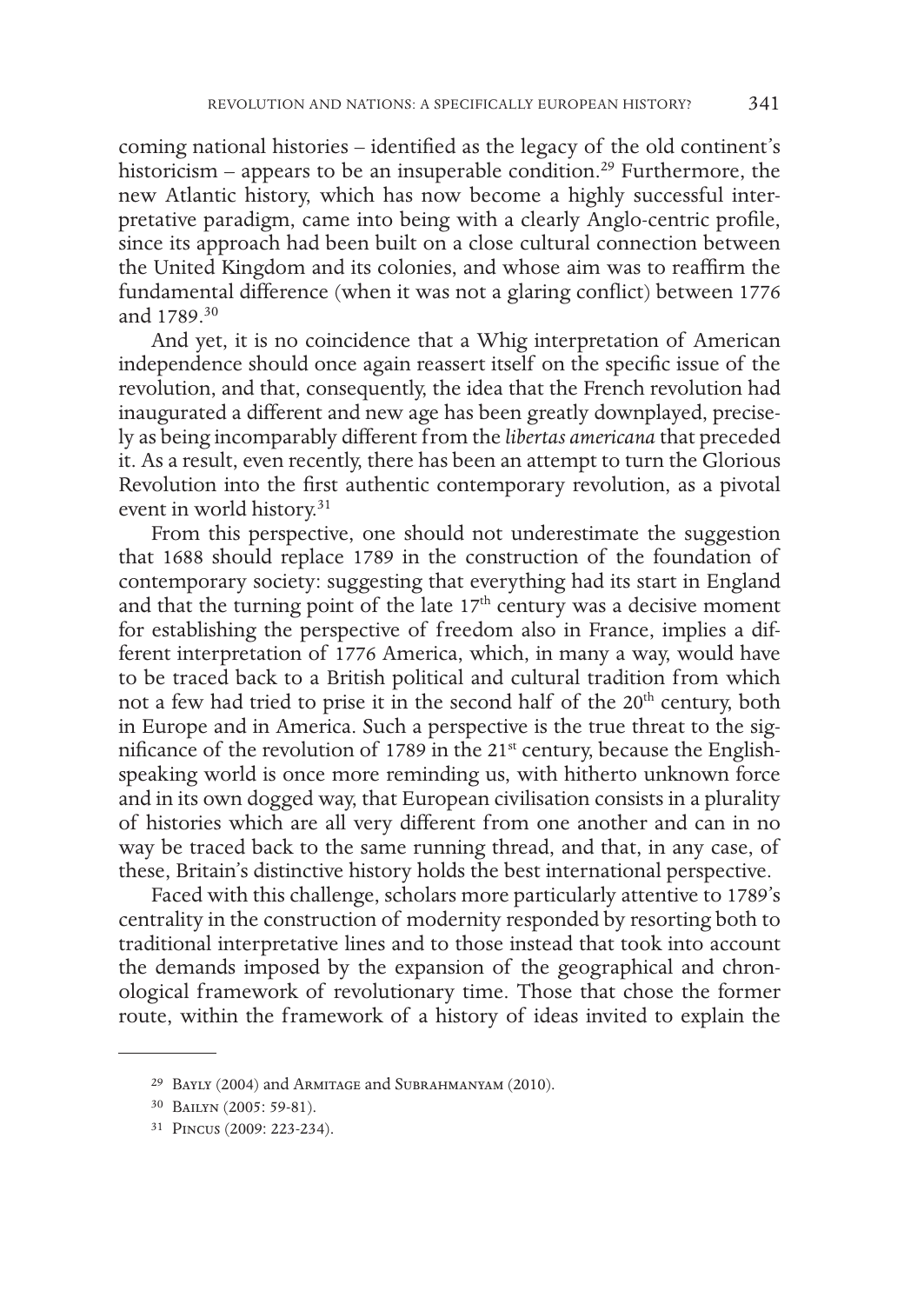extraordinary change that took place following 1789, but also the various prospects and digressions it would quickly initiate, include Jonathan Israel's great attempt (*Revolutionary Ideas* 2015) to take a resolutely democratic approach towards the first revolutionary years, distinguishing the legacy of the radical Enlightenment from the authoritarian directions that soon followed. Not surprisingly, it was a venture that aroused strident lamentation from those who accused him of simplistic recourse to anachronism in order to legitimise a pre-established thesis with no solid documentary basis. In reality, there was a simple and linear aspect to his work: going back to the old idea of a direct connection between the Enlightenment and the revolution, Israel suggested a detailed redevelopment of that traditional link, indicating that only radical philosophy, derived from the thinking of Diderot, D'Holbach and Hélvetius, lay at the origins of the democratic and republican revolution. Israel never shies away from putting forward his own point of view and all his comments, designed to orientate the reader, are aimed at distinguishing those who might have been benefactors of humanity (the Girondins) from those (Robespierre and the Montagnards) who, while speaking in its name, simply threw open a Pandora's box of dark and disturbing modernity.

This explains why his work was greeted with great hostility: he was accused of wanting to track down, teleologically, the iniquities of the 20<sup>th</sup> century to the revolutionary past. However, rather than insisting on the strictly historical weakness of his ideas, it would more be appropriate to situate Israel's work in the context of a present time that the author deliberately has no intention of ignoring and around which he constructs his entire, positive, reading of the French Revolution. His insistence on the nature of a democratic and republican movement inspired by the profound values of tolerance and political radicalism constitutes the reflection of a reaction to present times darkened by religious and political fanaticism. The Western world, in Israel's view, has to face up to such extremism by rediscovering its history of freedom and progress.

The fact remains that the challenge of globalisation constitutes a strong cause for concern for many European historians, sensing as they do the idea of definitively setting aside the cumbersome legacy of national historiographies. In a specifically French context, perhaps the most ambitious operation is Annie Jourdan's, *Nouvelle histoire de the Révolution* (2018): in this work, she suggests yet another interpretative path, where unanimity is replaced by division and the impulse of solidarity by partisan opposition. The revolution no longer involved the sudden appearance of a unanimous dream of freedom, but rather the dramatic collision course of divergent positions, which soon faced off against one another through the armed violence that would lead to civil war.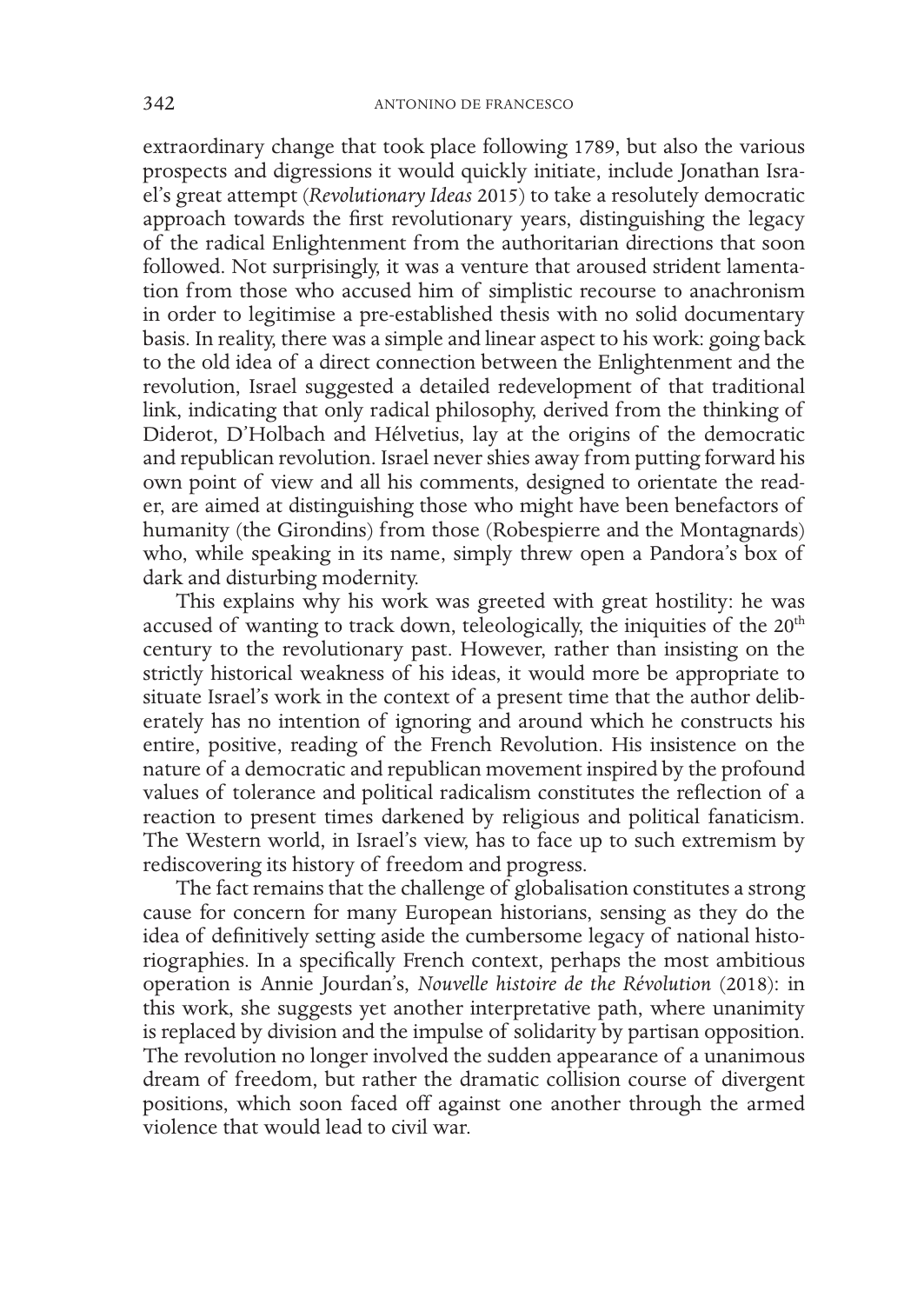In this particular context, it was an easy matter for Jourdan to backdate the clash between revolutionaries and counter-revolutionaries to 1789 itself, underlining, through meticulous investigation into the sources, the repeated attempts of the revolution's opponents to overturn to their own benefit the political equilibrium that emerged from the Estates General. Hence the idea that civil war was not only an instrument of acceleration for the revolutionary event, but, if not above all, the factor that would make it possible to read the many elements of revolutionary violence in a more restrained light. In the author's view, the long-standing idea that the ideological (and authoritarian) nature of the revolution was due to the obligation to foster liberty was contradicted by the fact that revolutionary violence was above all the consequence of a power vacuum and not at all an instrument of government – in other words, the sign of a sudden, and, to a certain extent, unpredictable collapse of the political framework rather than the result of an ideology with strict rules.

Jourdan's work marks an important, and in some ways decisive, step in moving away from a historiographical rhetoric that had, through reference to national identity, built its strength on French exceptionalism and patriotism. The success of a globalised world, but also a nationalism ready to rediscover an original form, have certainly been the driving force for a less unilateral approach – one in which it was possible to leave behind the contrast between economic moment and ideological aspect through a resurgence of political practices designed to produce an onerous emancipation from an order of values still strongly permeated by the weight of tradition.

And yet, the work today that reflects even more clearly the new political-cultural sensibility regarding the revolution is Jeremy Popkin's very recent effort, *A New World Begins: The History of the French Revolution (2019)*. This is perhaps the most ambitious attempt to bring together the history of 1789 with the developments that research has latterly produced in relation to certain, hitherto very neglected, aspects. Popkin's own intellectual biography follows the route, fraught with contrasts and sudden slips, which, especially since 1989, has been a feature of the revolutionary field. It is in this context that his desire to return to the revolutionary history of France must be read, with a work rich in new perspectives: on the role of women in revolution, on the importance of the political-cultural debate about race and slavery, on the historical significance of the decree of abolition and on the difficulties involved in building a complete democratic political practice. Overall, his history of the French Revolution constitutes the most determined and accurate response to those who tend to divest 1789 of its profound stimulus to the birth of democracy. In this particular frame of reference, where surveying the French Revolution once again is an opportunity to read the difficulties and developments of democratic political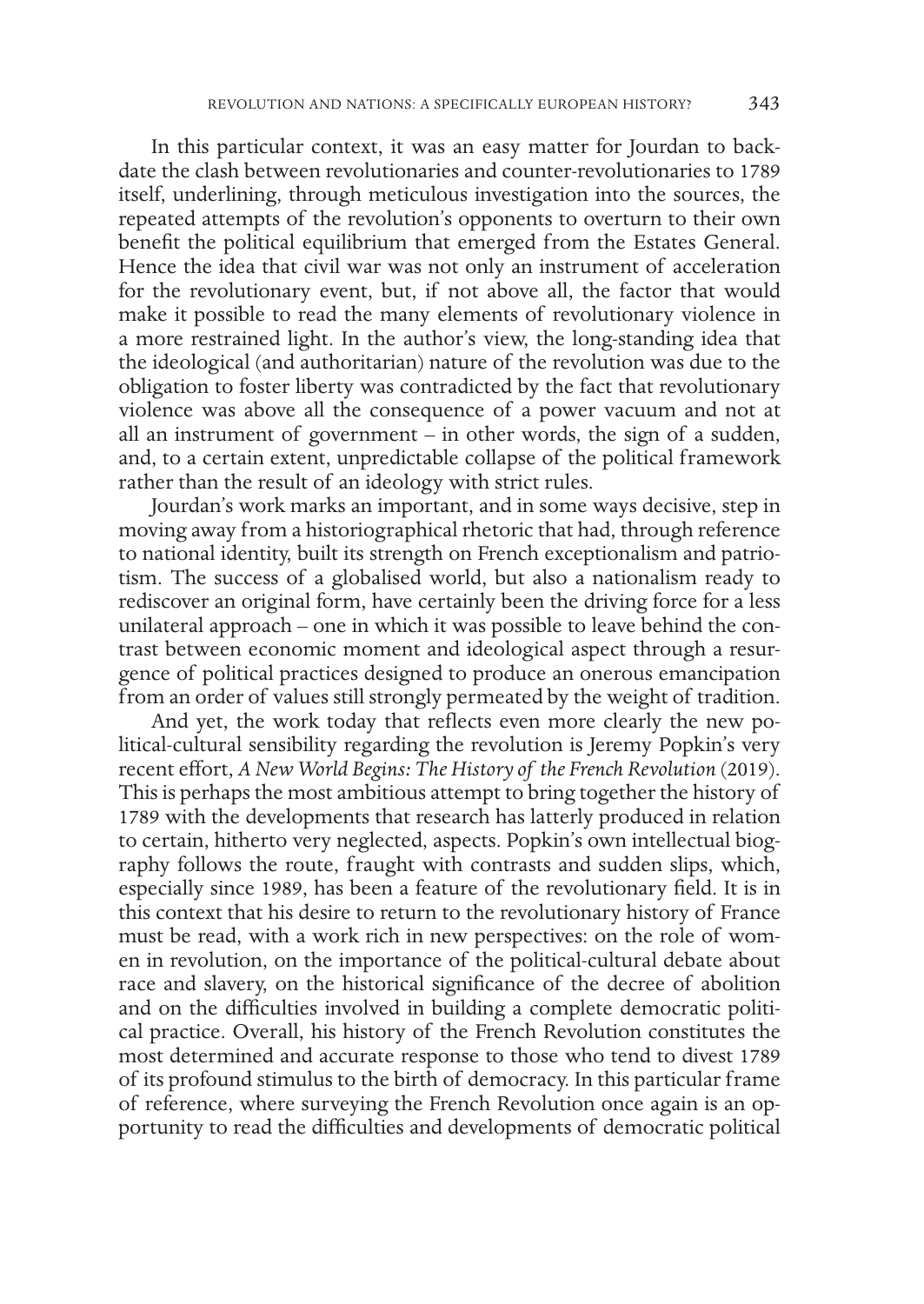practice, it should not be surprising that Popkin's work stands out as a concrete answer to a trend that in the last two decades has invariably been on the defensive with regard to referencing 1789. Curiously, the answer comes from a European outside Europe: in the old continent, the questioning of national historiographies, in some respects well-merited, has left a worrying void, unable as it has been to formulate a proposition effective enough to balance the successful reading of modernity along an Anglo-American axis.

After all, given the fact that the strength of some often depends on the weakness of others, all this depends on the lack of a political project in the European world, where cultural choices have too often been questionable. Its decisions have turned out to be suicidal: on the one hand, public discourse on the unity of the old continent was decisive in indicating national historiographies as vestiges of a past time – an obstacle, therefore, on the way to the common history to be set in place as the foundation of the new political construction; on the other, the desire to bypass the national element in order to rush through the construction of a European identity imposed from above has ended up provoking expressions of rejection – while, in the area of historiography itself, it has not provided a single tool able to stand comparison with the new gospel of globalisation.

Nonetheless, the choice to set aside the national element to construct a European identity has ended up favouring displays of rejection, partly because the historiographical sector has not provided tools to support dialogue with the new globalisation. The result was not only contradictory, but, in a certain sense, disheartening. Letting go of the reference to 1789, with the excuse of attributing it to a wider world context, means willingly forgetting that the revolution was proposed as an exceptional, universal event, from the start, and had no intention of becoming anything else, for the very reason that it lay claim to the creation of new values, which had never before been experimented. The old continent should treasure these same values, which the matter of renewed nationality is clearly intrinsic to, in order to find once more legitimacy and strength in today's global context.

## **REFERENCES**

- Albertone M. and De Francesco A. (eds.) 2009, *Rethinking the Atlantic World. Europe and America in the Age of Democratic Revolutions*, Basingstoke: Palgrave.
- Armitage D. 2013, *Foundations of Modern International Thought*, Cambridge: Cambridge University Press.
- Armitage D. and Subrahmanyam S. 2010, *The Age of Revolutions in Global Context, c. 1760- 1840*, New York: Palgrave.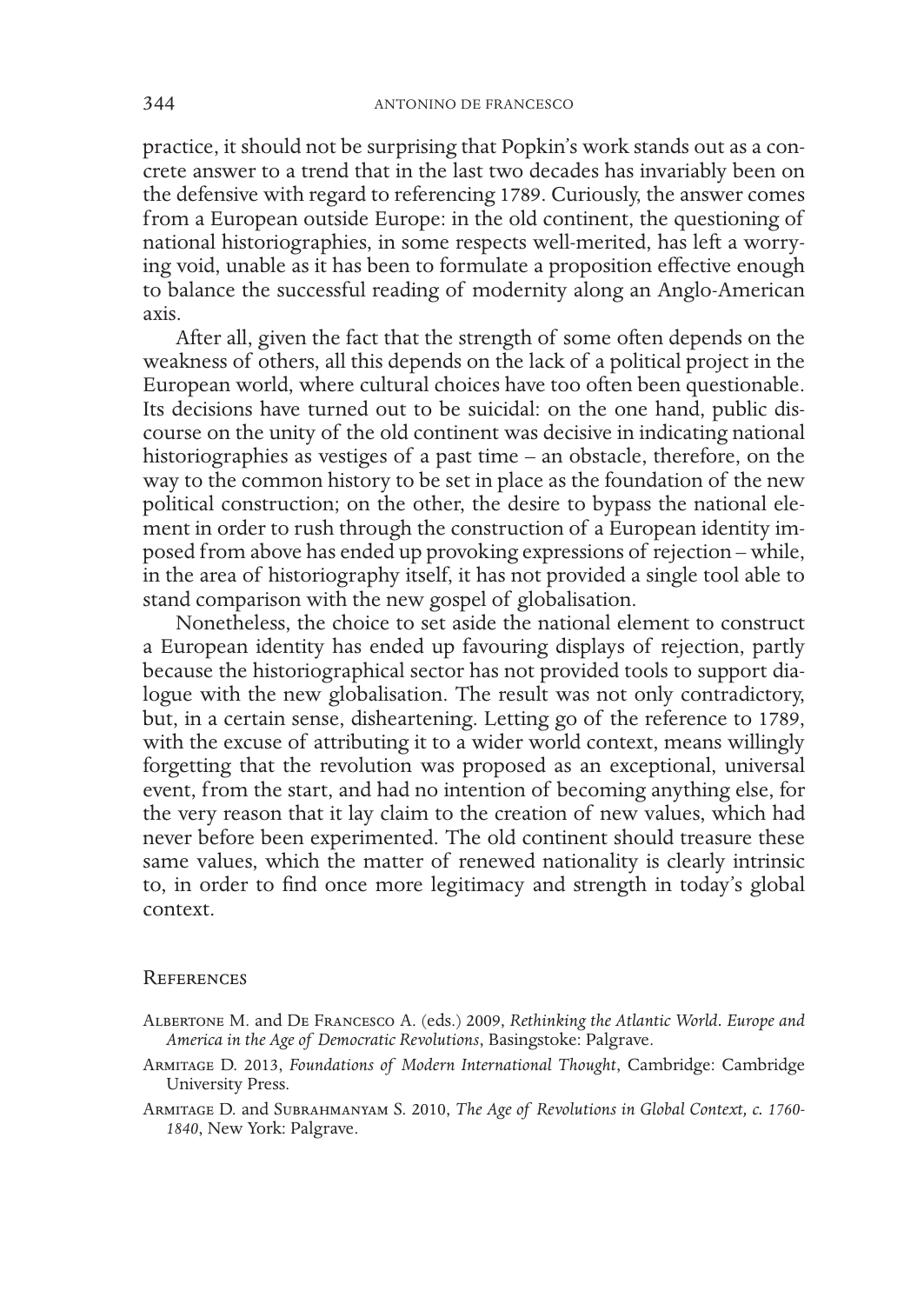- Bailyn B. 2005, *Atlantic History. Concept and Contours*, Cambridge MA: Harvard University Press.
- Bayly C.A. 2004, *The Birth of the Modern World, 1780-1914: Global Connections and Compari- sons*, Oxford: Blackwell.
- Bell D.A. 2003, *The Cult of the Nation in France: Inventing Nationalism, 1680-1800*, Cam- bridge, MA: Harvard University Press.
- Binzer Hobolt S. and Brouard S. 2011, "Contesting the European Union? Why the Dutch and the French Rejected the European Constitution", *Political Research Quarterly*, 64 (2): 309-322.
- Brissot J.P and Robespierre M. 2013, *Discorsi sulla guerra*, Roma: Viella.
- Ceaser J.W. 1996, "The Two Revolutions", in R.C. Hancock and L.G. Lambert (eds.), *The Legacy of the French Revolution*, Lanham: Rowman and Littlefield: 81-107.
- Cox M.R. 2011, "Palmer and Furet. A Reassessment of the Age of the Democratic Revolu- tion", *Historical Reflections/Réflexions Historiques*, 37 (3): 70-85.
- Crook M. *et al.* (eds.) 2020, "The Legacy of Alfred Cobban", *French History*, 34 (4): 512-560.
- De Francesco A. 2018, *La guerre de deux cent ans. Une histoire des histoires de la Révolution Française*, Paris: Perrin.
- De Francesco A. (ed.) 2017, *In Search of Pre-Classical Antiquity: Rediscovering Ancient Peoples in Mediterranean Europe (19th and 20th c.)*, Leiden-Boston: Brill.
- De Francesco A. 2011, "Traduzioni e rivoluzione. La storia meravigliosa della prima tra- duzione del Federalist (Paris, Buisson 1792)", *Rivista storica italiana*, 123 (1): 61-110.
- De Francesco A. 2007 (ed.), *Da Brumaio ai Cento Giorni. Cultura di governo e dissenso politico nell'Europa di Bonaparte*, Milano: Guerini.
- Delacroix J.V. 1791-1792, *Constitutions des principaux États de l'Europe et des États-Unis de l'Amérique*, 4 voll., Paris: Buisson.
- Dubois L. 2009, "An Atlantic Revolution", *French Historical Studies*, 32 (4): 655-661.
- Furet F. 1992, *L'Europe et la démocratie, 1789-1989*, Rome: Camera dei Deputati.
- Green J.P. and Morgan Ph.D. (eds.) 2008, *Atlantic History: A Critical Appraisal*, Oxford: Oxford University Press.
- Hainsworth P. (2006), "France Says No: The 29 May 2005 Referendum on the European Constitution", *Parliamentary Affairs*, 59 (1): 98-117.
- Harvey J.L. 2011, "Robert Roswell Palmer: A Transatlantic Journey of American Liberal- ism", *Historical Reflections/Réflexions Historiques*, 37 (3): 1-17.
- ISRAEL J. 2015, *Revolutionary Ideas: An Intellectual History of the French Revolution from the Rights of Man to Robespierre*, Princeton: Princeton University Press.
- Jourdan A. 2018, *Nouvelle histoire de la Révolution*, Paris: Flammarion.
- Kaplan S.L. 1993, *Adieu 89*, Paris: Fayard.
- Kostantaras D. 2020, *Nationalism and Revolution in Europe, 1763-1848*, Amsterdam: Amster- dam University Press.
- Luzzatto S. 1992, *La marsigliese stonata. La sinistra francese e il problema storico della guerra giusta, 1848-1948*, Bari: Dedalo.
- Magoni C. 2011, "L'Europe des constitutions dans l'ouvrage de Jacques-Vincent Delacroix (1791-1801)", *La Révolution française* (4): 1-14.
- Mark J., Iacob B.C., Rupprecht T. and Spaskovska L. 2019, *1989. A Global History of Eastern Europe*, Cambridge: Cambridge University Press.